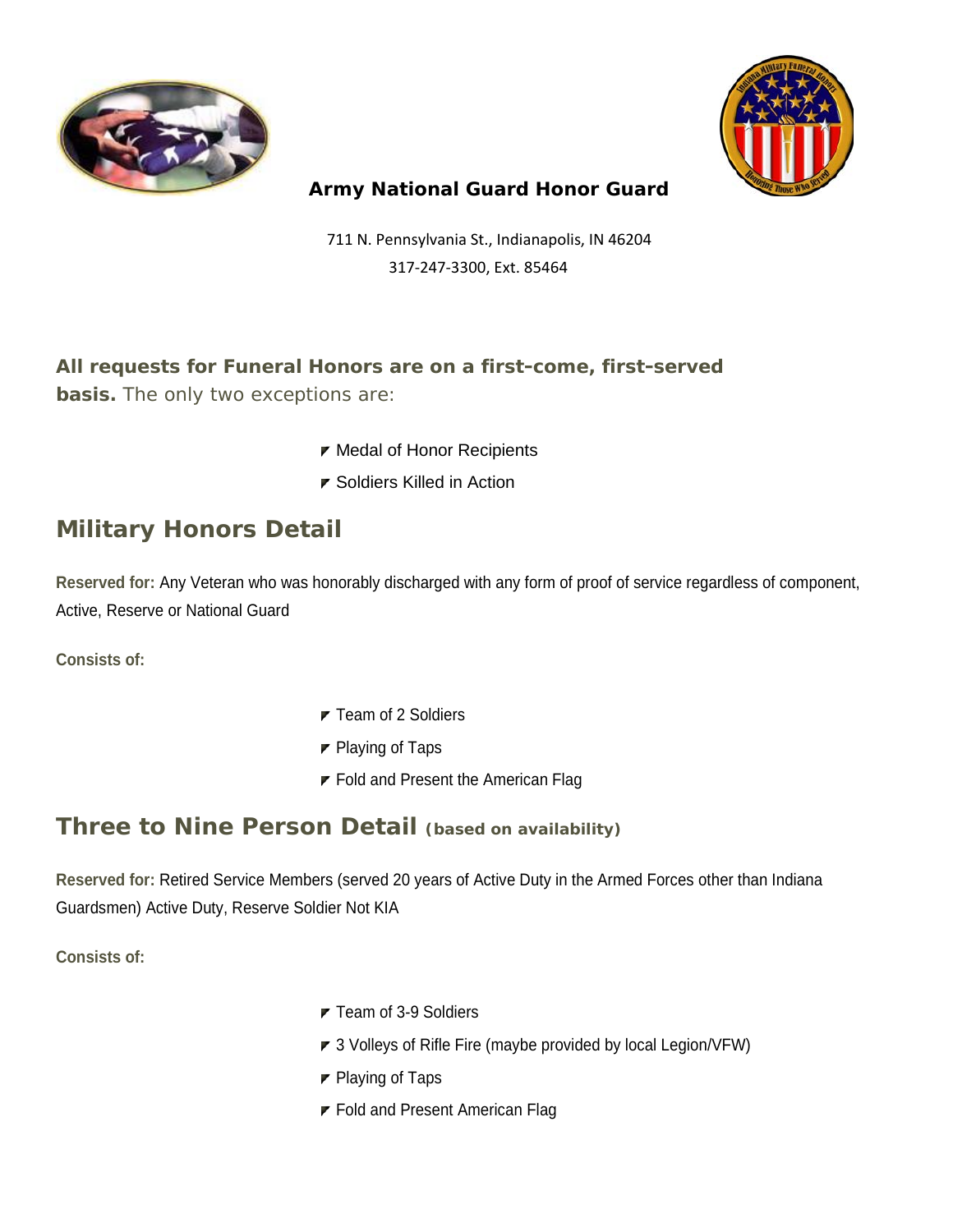## **Full Military Honors Detail (other than Indiana Guardsmen)**

**Reserved for**:

- $\triangleright$  Service Member Killed in Action (KIA)
- $\blacktriangleright$  Medal of Honor Recipient
- General Officers (O7 and Above)
- Enlisted Pay Grade E9: Sergeant Major (Army)

**Consists of:** 

- ▼ Team of 9-16 Soldiers
- 3 Volleys of Rifle Fire
- $\blacktriangleright$  Playing of Taps
- **F** Fold and Present American Flag



As of January 1, 2000, and upon the family's request, the law requires that every eligible veteran receive a military funeral honors ceremony, which includes the folding and presentation of the United States flag and the playing of "Taps."

The ceremony is performed by a military funeral honors detail consisting of two or more uniformed military persons who are members of the veteran's branch of service.

This Department of Defense program calls for the funeral home to request military funeral honors on behalf of the veteran's family.